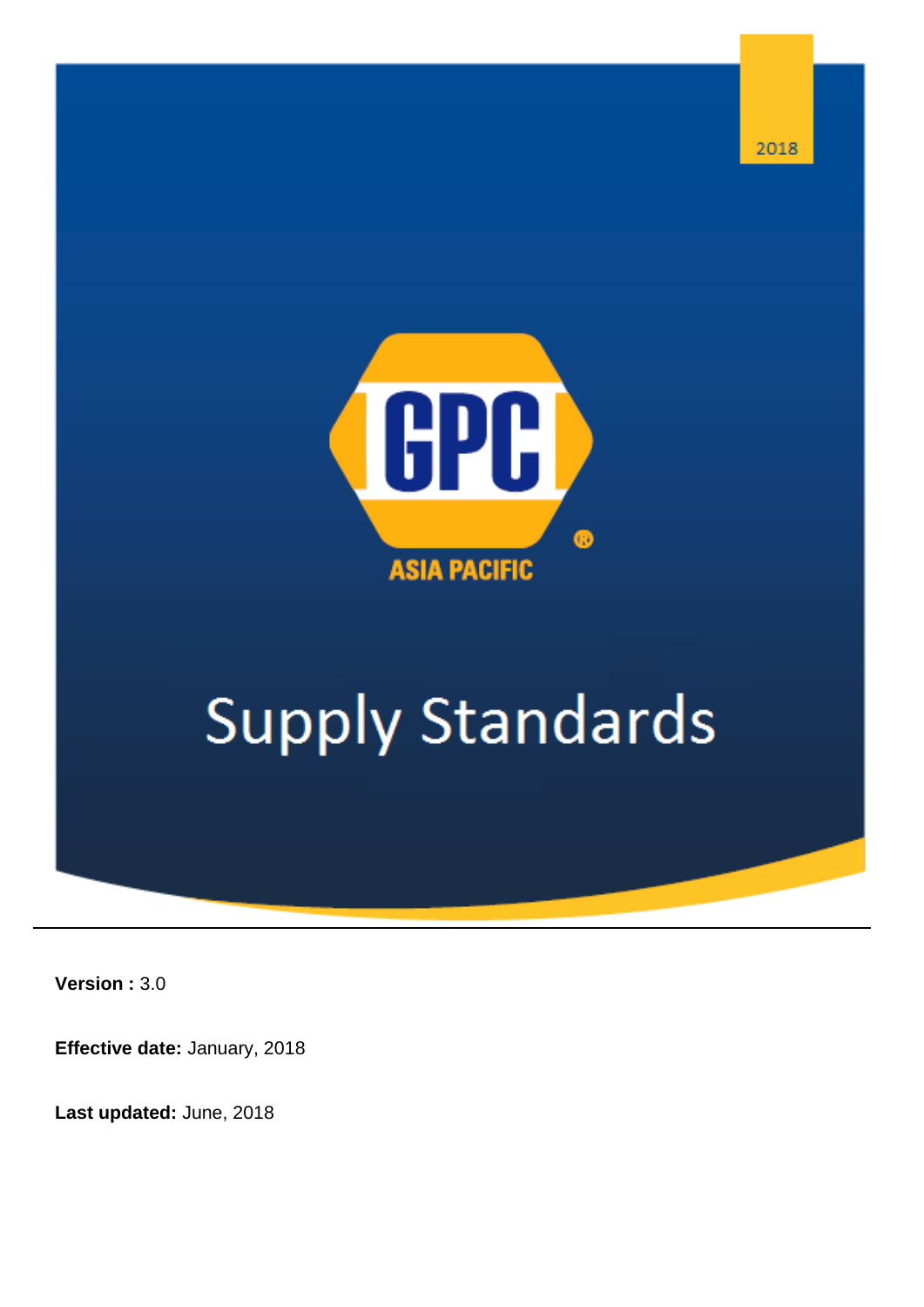

# **Table of Contents**

| <b>CONTENT</b>                          | <b>PAGE</b>    |
|-----------------------------------------|----------------|
| Welcome                                 | 4              |
| <b>SCHEDULING</b>                       |                |
| <b>Delivery Bookings</b>                | 4              |
| <b>Timeslot Adherence</b>               | 5              |
| <b>DOCUMENTATION</b>                    |                |
| <b>Delivery Documentation</b>           | 6              |
| Hazardous / Dangerous Goods             | 6              |
| <b>SAFETY</b>                           |                |
| <b>Site Safety Rules</b>                | $\overline{7}$ |
| Personal Protective Equipment (PPE)     | 8              |
| <b>PACKING REQUIREMENTS</b>             |                |
| Trade Unit Condition & Suitability      | 8              |
| DC Delivery Packing Requirements        | 9              |
| <b>Palletisation Recommendations</b>    | 10             |
| Stretch-wrap                            | 11             |
| <b>Stacking Product on Pallet</b>       | 11             |
| <b>LABELLING</b>                        |                |
| <b>Mandatory Retail Labelling</b>       | 12             |
| <b>Outer Carton Markings</b>            | 13             |
| <b>Additional Retail Labelling</b>      | 13             |
| Non Retail Unit Labelling               | 14             |
| <b>Warning Labels</b>                   | 14             |
| <b>Bulky/Heavy Items</b>                | 15             |
| <b>NEW PRODUCTS &amp; SUPERSESSIONS</b> |                |
| <b>New Product Introduction Process</b> | 16             |
| <b>Product Master Data</b>              | 17             |
| <b>BARCODES</b>                         |                |
| <b>Barcodes</b>                         | 18             |
| <b>APPENDICES</b>                       |                |
| <b>Packing Checklist</b>                | 20             |
| Sample Label                            | 21             |
| Acknowledgement                         | 22             |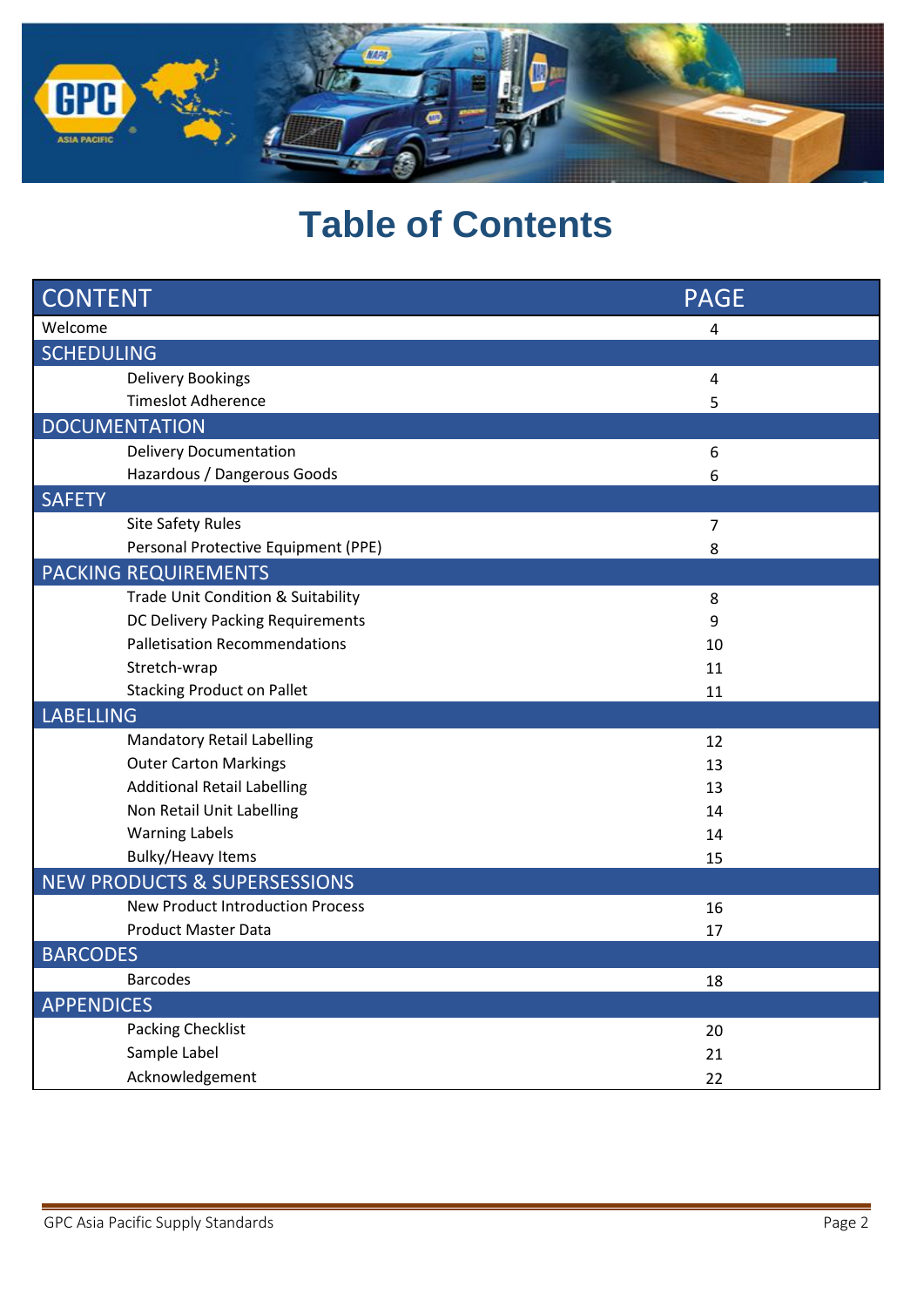

**What's new in V.3?**

- Added in table of contents
- Added in note for FGP suppliers
- Updated bulky/heavy requirements
- Updated pallet requirements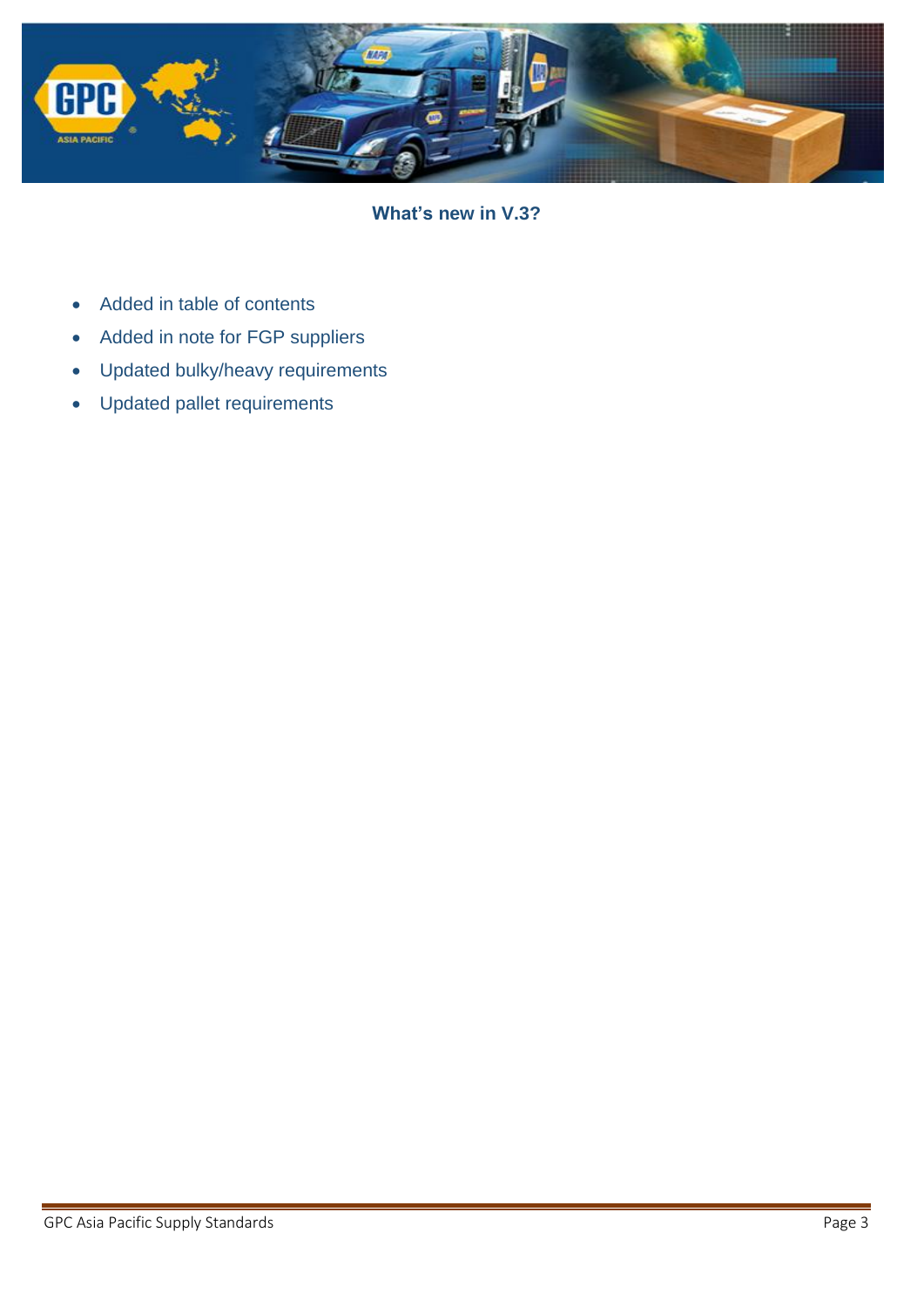

# **GPC Asia Pacific Supply Standards**

### **Welcome!**

At GPC Asia Pacific, we are passionate about what we do and strive towards working more collaboratively with our valued supply partners. This document has been prepared to present our key supply chain and packaging requirements in a clear, comprehensive and consistent way. Our goal is to help supply partners proactively avoid issues, prevent costly rejections, reduce end-to-end costs, and improve availability to our shared customers. We want to make supplying product into GPC Asia Pacific as clear and uncomplicated as possible.

### **SCHEDULING:**

#### **Delivery Bookings:**

Our ability to process Distribution Centre (DC) deliveries in an efficient, safe and cost-effective manner is dependent on suppliers supporting our DC replenishment process. We rely heavily on our supply partners to consistently deliver the products that we ask for, in the quantities we need, at the high standards we expect, on the day and time we have scheduled to receive them.

It is therefore required that suppliers and/or their transport providers pre-book all incoming deliveries into our Australian DC's via our online portal at [www.gpcinbound.com.](http://www.gpcinbound.com/)

When booking online, the following information must be included to allow our DC's to effectively plan to receive in your delivery:

- Company name
- A contact person and number
- The correct number of pallets
- PO number/s you are delivering.

If your delivery is urgent and there is no immediate available inbound slot, you may contact the DC directly. A list of Inbound contacts for each DC can be found online at [www.gpcinbound.com](http://www.gpcinbound.com/)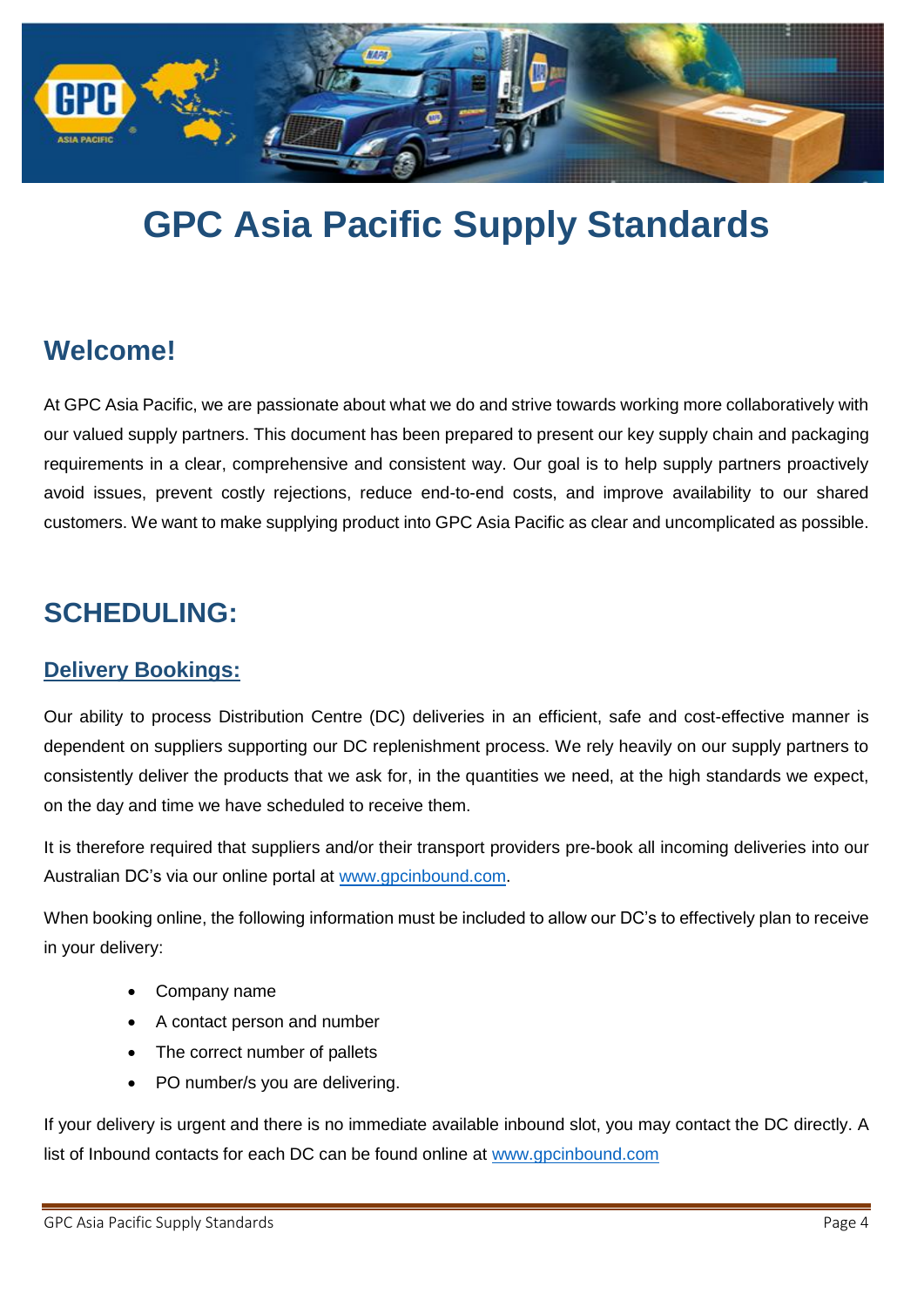

If any amendments are required for your booking, they can be made via the online portal. Alternatively, you may also contact the DC using the contact numbers found on [www.gpcinbound.com](http://www.gpcinbound.com/)

#### Please note that:

- Vehicles will not be unloaded without a valid booking
- A booking can only be used for a *single* vehicle delivery. If you are bringing in more than 1 vehicle you must notify the DC in one of two ways:
	- 1. Please input the number of vehicles in the online booking form when booking your delivery
	- 2. Please email the relevant DC in advance to advise how many vehicles will be arriving
- Deliveries must reflect the correct number of pallets referenced in your booking unless otherwise agreed to prior with the DC.

#### **Timeslot Adherence:**

Adherence to the booking timeslot is paramount to both DC Operations and product availability for Customers.

Vehicles arriving outside of the scheduled timeslot for their associated PO's, may be turned away and directed to reschedule. Like any facility with very high traffic volume, it is only possible to manage our DC volume safely and efficiently when traffic flow is closely managed in line with available resources.

For both DC Operations and Supplier Performance calculations, a vehicle is classed as "On Time" when it arrives:

- no earlier than 30 minutes prior to the scheduled timeslot AND
- no later than 30 minutes after the scheduled timeslot (a call must be placed to the DC to advise if you will be arriving post your booked time)

There is a 60 minute delivery window within which vehicles must present at the DC. A site's capacity to accept vehicles outside of this window cannot be guaranteed and a decision on whether a particular early/late load can be accommodated will be made at the discretion of the DC Inbound/Operations team who reserve the right to refuse to unload.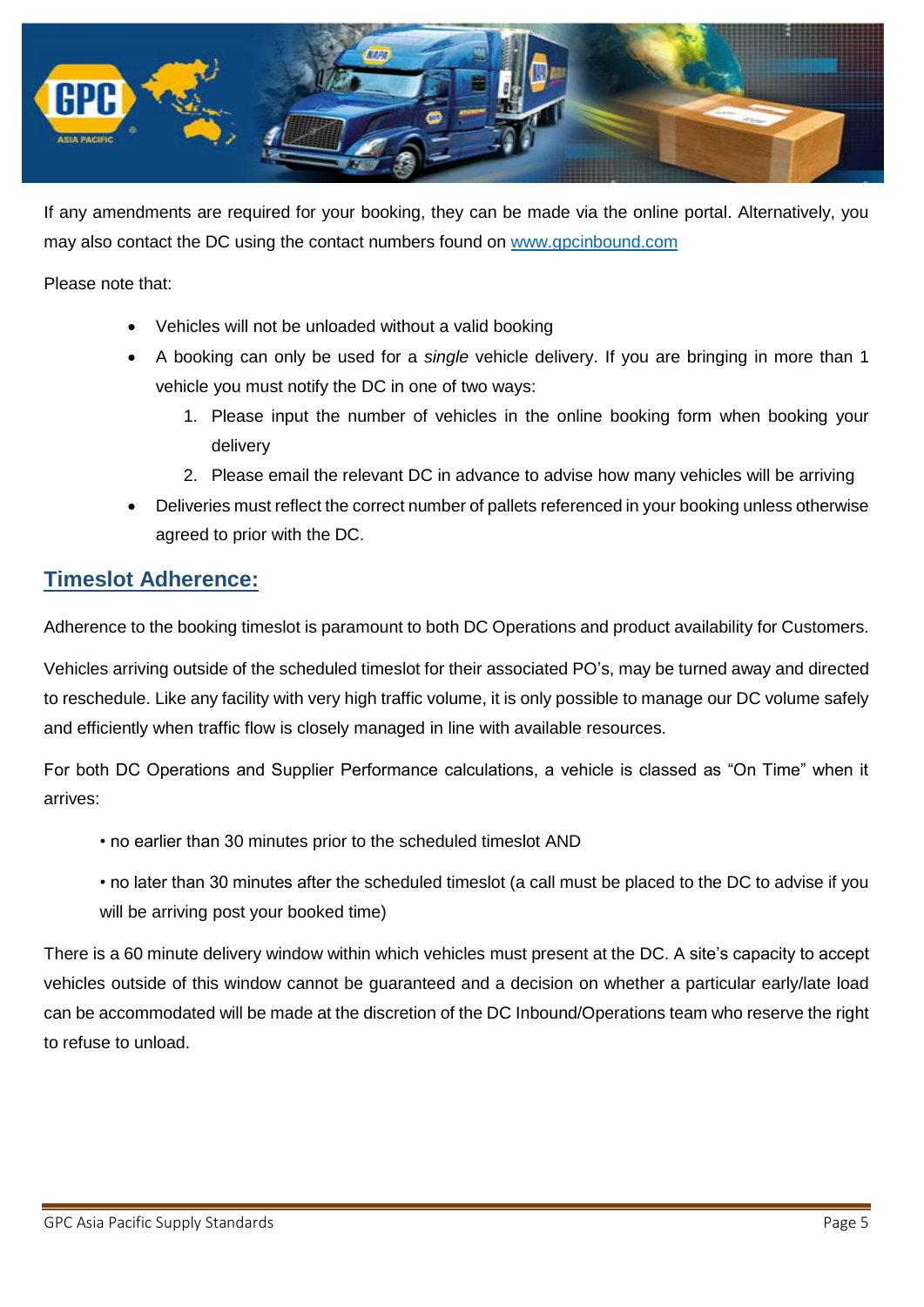

# **DOCUMENTATION**

#### **Delivery Documentation:**

Deliveries into the GPC Asia Pacific DC network must always be accompanied by the appropriate paperwork.

For the vast majority of products and channel types, a DC will require only the following documents:

- Two copies of the Invoice/Delivery Docket
- Two copies of the Pallet Docket (with the applicable GPC Asia Pacific DC listed as the Receiver)

Additional paperwork (eg. driver's run sheets, manifests, pick/pack lists) will generally not be required and can introduce delays to the receiving process: in the interests of a simple, efficient process, please limit paperwork to the essential items and please do not seal envelopes, where used.

Some additional documentation will be required for Dangerous Goods, International Containers, Cross-Dock loads and Chain of Responsibility.

\*\***NOTE for all Suppliers on the Factory Gate Program (FGP)** – please ensure that the Purchase Order number/s is referenced on your Consignment note/s so that GPC Asia Pacific is able to retain visibility of your order/s throughout the Supply Chain.

#### **Hazardous / Dangerous Goods:**

Suppliers (or their transport provider as nominee) are responsible for compiling and providing any required Dangerous Goods information/documentation for each inbound delivery.

A Safety Data Sheet (SDS) must be sent through to the Category Manager before the first delivery of any new dangerous goods product (after which they will be kept on file on the GPC intranet for reference).

Please confirm with the product SDS whether the goods require any special packaging / handling / labelling.

Any additives on the parts or within the package for temporary corrosion inhibition must be approved prior to usage by GPC Asia Pacific. Any corrosion inhibiting measure must be compatible with mating assemblies if the additive is to remain on the part.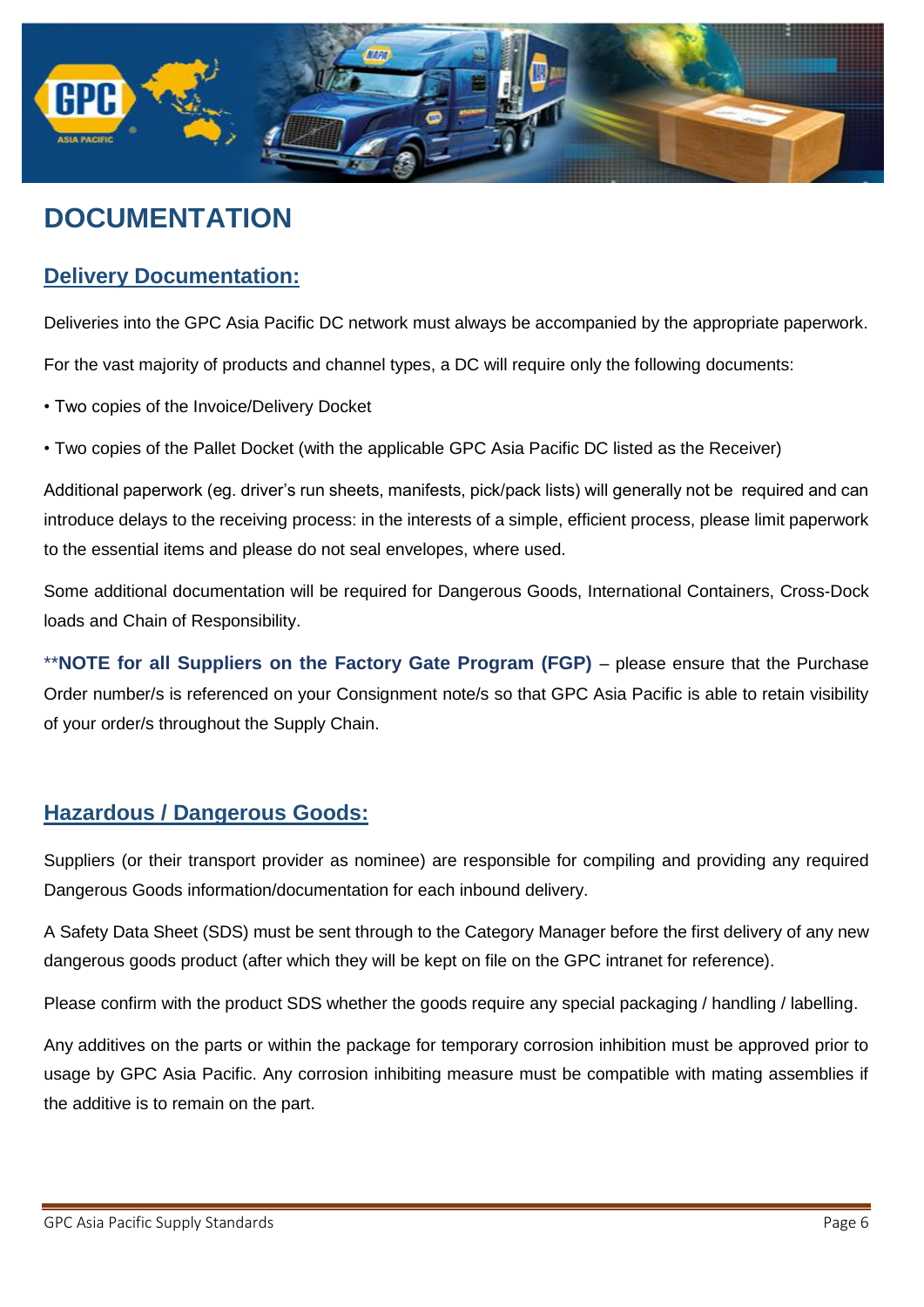

All goods that are classified as hazardous for transport must be labelled with the corresponding warning label. Please check with your local authorities for full transport label, packaging and documentation requirements before distributing these to AU or NZ.

Please note that dangerous goods must be transported according to all relevant legislation for each jurisdiction you are transporting in.

# **SAFETY**

#### **Site Safety Rules:**

For their own safety and the safety of others, all visitors, contractors and drivers entering a GPC Asia Pacific Distribution Centre (DC) are required to:

- Observe all site speed limits
- Observe traffic management, flow paths and designated unloading zones
- Ensure vehicles are parked in designated areas and immobilised when required (eg. during unloading)
- Wear appropriate safety garments/PPE
- Adhere to designated driver safety zones (where applicable)
- Observe designated pedestrian walkways
- Abide by all site policies including drug/alcohol policy, smoking policy, mobile/personal devices policy etc
- Follow lawful instructions given by authorised DC team members
- Report all identified hazards, incidents and near-misses to DC team members
- Avoid abusive or uncooperative behaviour toward team members or other drivers/contractors on site
- Be trained and competent in all high-risk driving activities (ie. coupling/uncoupling, load restraint)
- Demonstrate compliance to COR/HVNL requirements eg. rest breaks, driving hours, fatigue management

In the rare event that a driver's behaviour is unacceptable and does not meet the standard outlined above, the relevant carrier or transport company will be advised, and the driver may not be permitted to remain on - or return to - the site. Any associated receipt in progress is likely to be abandoned and the vehicle directed from site, or alternative arrangements initiated between the DC, supplier and carrier.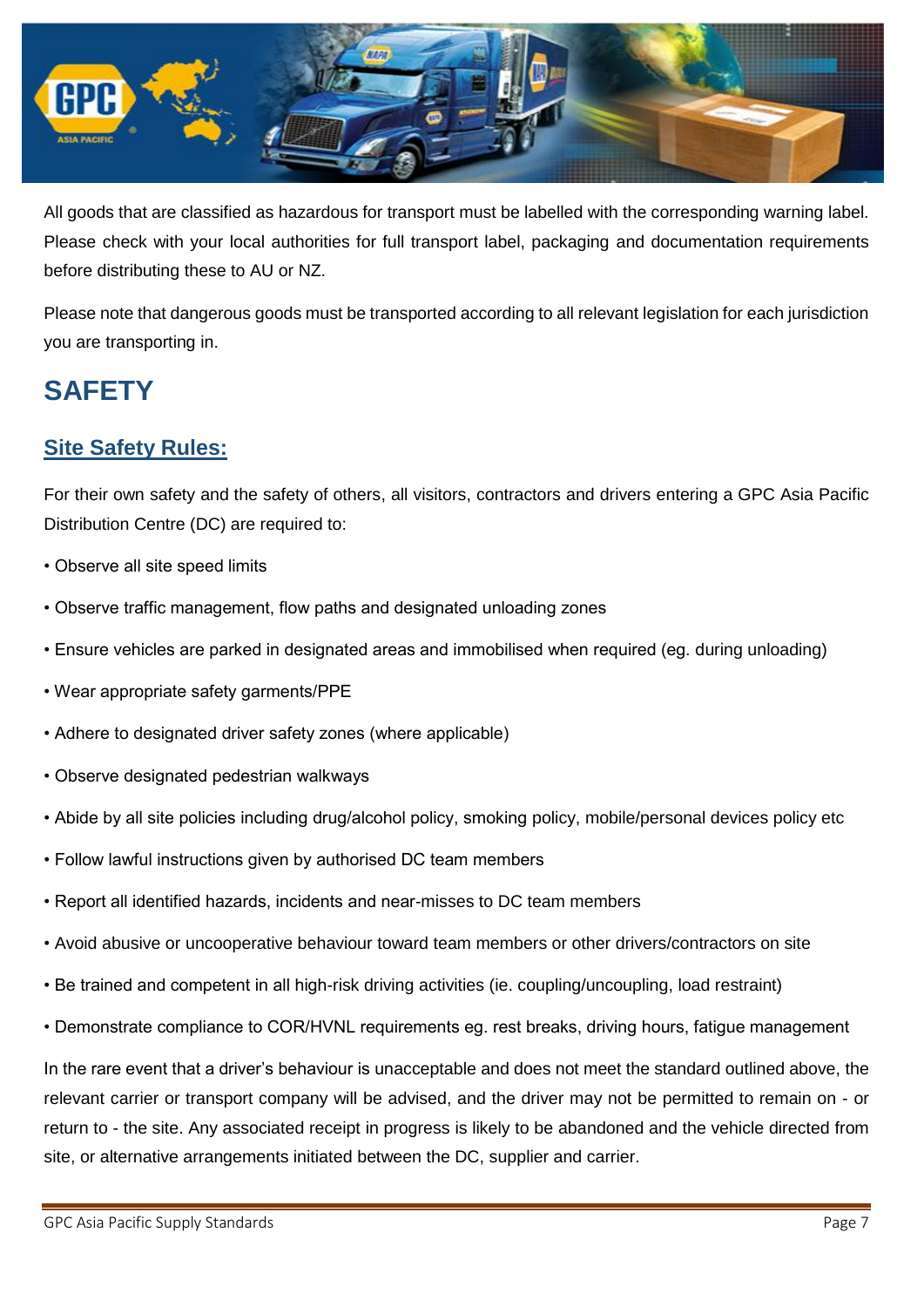

Please note that children under 15 years are not permitted on DC premises. Passengers are generally not permitted, with the exception of authorised drivers-in-training. Site requirements apply to passengers as per drivers, including those regarding safety clothing and footwear, conduct and behaviour.

#### **Personal Protective Equipment (PPE):**

To manage the risk of serious injury, it is a condition of entry to all GPC Asia Pacific Distribution Centres that drivers, contractors or visitors wear appropriate Personal Protective Equipment (PPE) at all times.

At minimum, PPE must include:

• High-visibility safety vest (or jacket), fastened for 360º visibility

• Flat-soled, fully-enclosed, steel-capped Safety shoes/boots within operational areas - including all driver areas

• Flat-soled, fully-enclosed, non-steel-capped shoes/boots are permitted for non-operational areas and walkways only

Where a driver arrives at site without appropriate PPE, the vehicle will not be unloaded, and any associated purchase orders will need to be rescheduled through our online booking system.

# **PACKING REQUIREMENTS**

#### **Trade Unit Condition & Suitability:**

GPC Asia Pacific is a signatory to the Australian Packaging Covenant (APC) and it is requested that suppliers provide product packaging in-line with the principles of the APC.

- **Fit-for-purpose:** Packaging should be designed to meet market and consumer needs, while minimising net impact in a cost-effective way.
- **Resource efficiency:** Packaging should be designed to minimise the use of materials and other resources without compromising product quality and safety.
- **Low-impact materials**: Packaging should be designed to minimise the environmental and social impact of materials and components. Materials should be selected on science and incorporate a whole-of-lifecycle approach.
- **Resource recovery**: Packaging should be designed to maximise its potential for recovery and recycling and to minimise the environmental and social impacts of its disposal.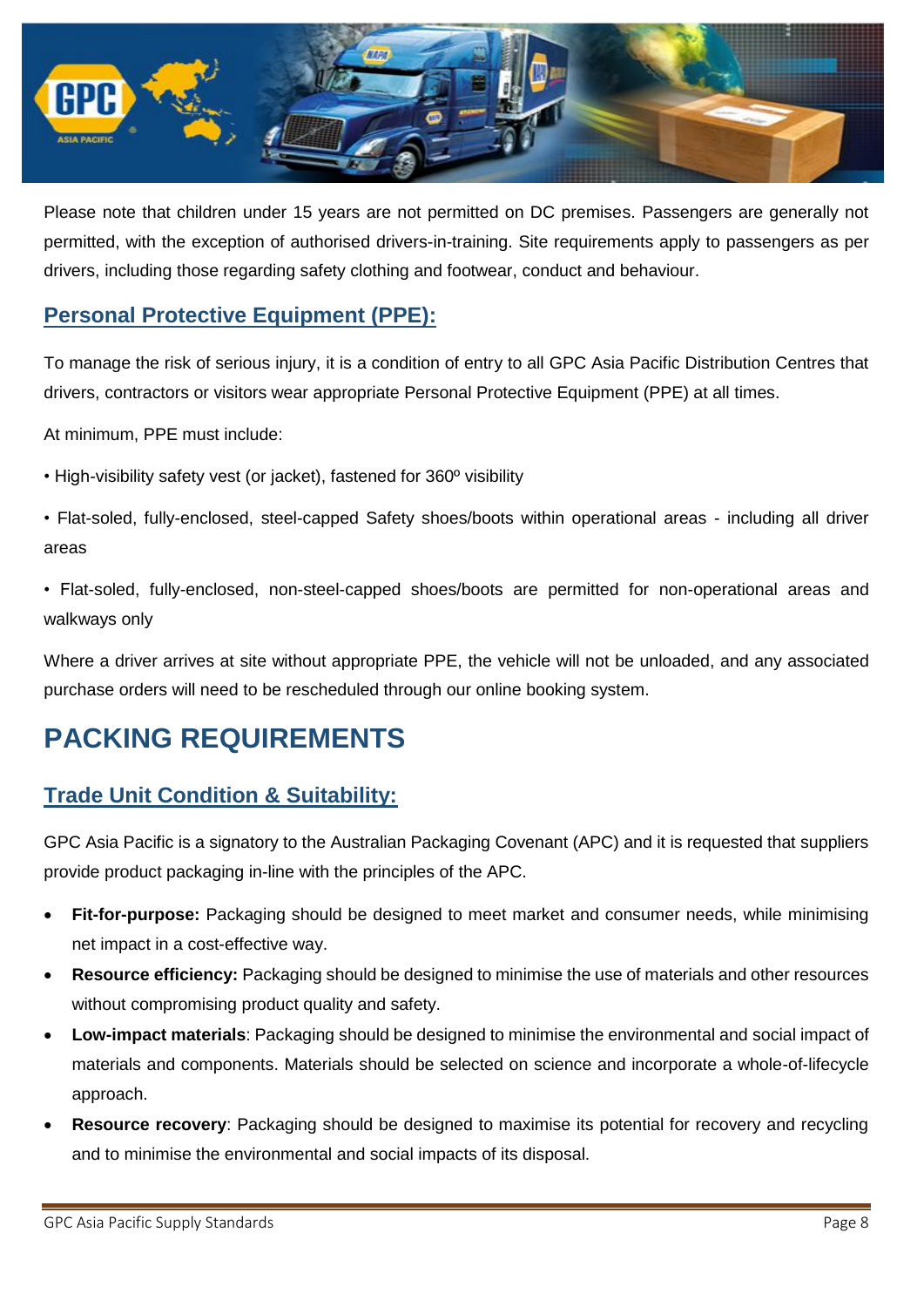

Product will not be accepted if it exhibits signs that:

- The product is likely to be unsaleable
- The product is likely to be unsafe
- The trade units are wet, moisture-affected or unsanitary
- The trade units cannot be handled safely
- The trade units are over acceptable weight limits without being appropriately labelled
- The trade units cannot be identified and/or do not carry acceptable barcodes
- Multiple trade units have open flaps or open perforations
- The trade units are leaking or the trade units are crushed (beyond a reasonable degree of non-critical compression)
- It does not meet required labelling standards as set out in this document

#### **DC Delivery Packing Requirements:**

- All Inner & Outer cartons must be full. Do not ship any carton less than 100% capacity without permission from the Supply Chain team at GPC.
- Do not mix any products in cartons.
- All Carton markings / barcodes should be visible from the pallet edge.
- Do not pack one SKU across multiple pallets except where quantity exceeds full pallet
- Where multiple SKU'S appear on the one pallet, they must be visibly separated ie, by cardboard, slip sheet, etc…
- Only one Purchase Order (PO) should be packed to each pallet. If delivering multiple PO's during one booking slot, all PO's must be on their own pallet and clearly identified. An exception will be made for smaller quantity PO's that can be collated to fit on one pallet, however it is imperative that they are clearly segregated and labelled accordingly.
- Part numbers must be printed on all pickable cartons/units
- All cartons must have a barcode and a part number on them that is human readable ie. SB10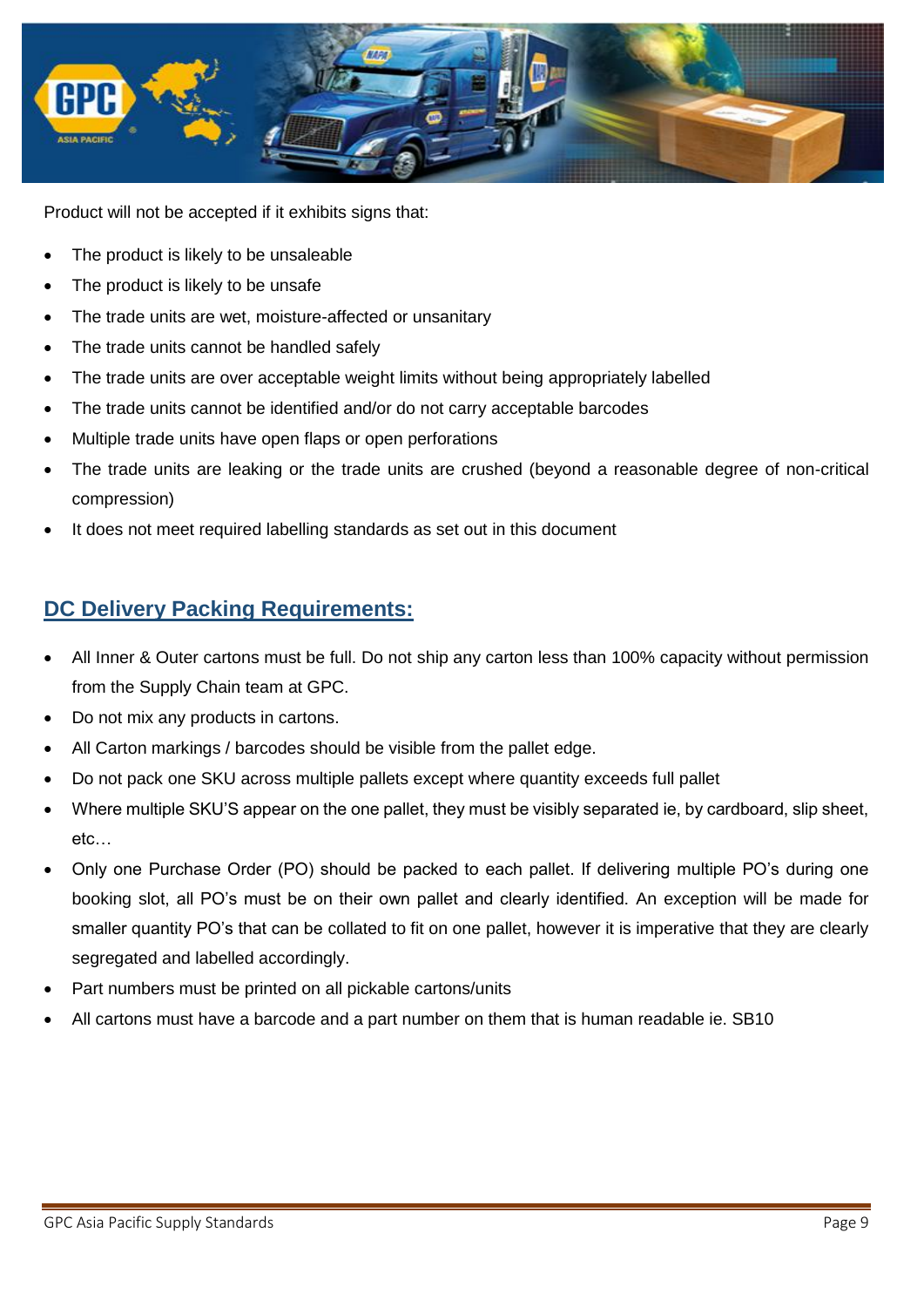

#### **Palletisation Recommendations:**

GPC Asia Pacific has in place a pallet-hire-transfer arrangement in Australia and can transfer pallet-hire liability according to these arrangements for pallets that meet the required standard. An example of a company that produces acceptable pallets for hire in Australia is Chep or Loscam. GPC Asia Pacific's preferred choice of pallets for transfer pallets is Loscam.

Please refer to our Equipment Policy found online at [www.gpcinbound.com](http://www.gpcinbound.com/) for further details on pallet transfers. GPC Asia Pacific recognises the Effective Transfer Date of equipment as the date of delivery into the designated GPC Asia Pacific DC.

All pallets must be ISPM-15 compliant & in good condition [\(http://www.agriculture.gov.au/import/goods/timber](http://www.agriculture.gov.au/import/goods/timber-packaging/ispm-15)[packaging/ispm-15\)](http://www.agriculture.gov.au/import/goods/timber-packaging/ispm-15)

Other than fumigated wooden ISPM-15 pallets, please seek approval from the Supply Chain team to use any other material (e.g. plastic / metal) to build pallets.

#### **For transfer into Australian DC's the following pallet specifications must be met:**

- $\circ$  Australian Standard Pallet square, with dimensions of 1165 x 1165mm x 150mm and in good condition (AS4068-1993)
- o Maximum height of 1460mm & no more than 1000kgs including pallet

#### **For transfer into New Zealand DC's the following pallet specifications must be met:**

- $\circ$  Standard Euro Pallet 1200 x 1000 X 140mm and in good condition
- o Maximum height of 1460mm & no more than 1000kgs including pallet
- o Applies to both local NZ supply and Australian secured goods for NZ.

The criteria apply for Standard pallets entering the GPC Asia Pacific DC network:

- All boards intact and secured to bearers; lead boards flush with bearer ends
- No broken, cracked, loose or missing boards and without any protruding nails
- No signs of decay due to weather conditions
- Free from foreign objects: soil, oils, chemicals, powders or other contaminants.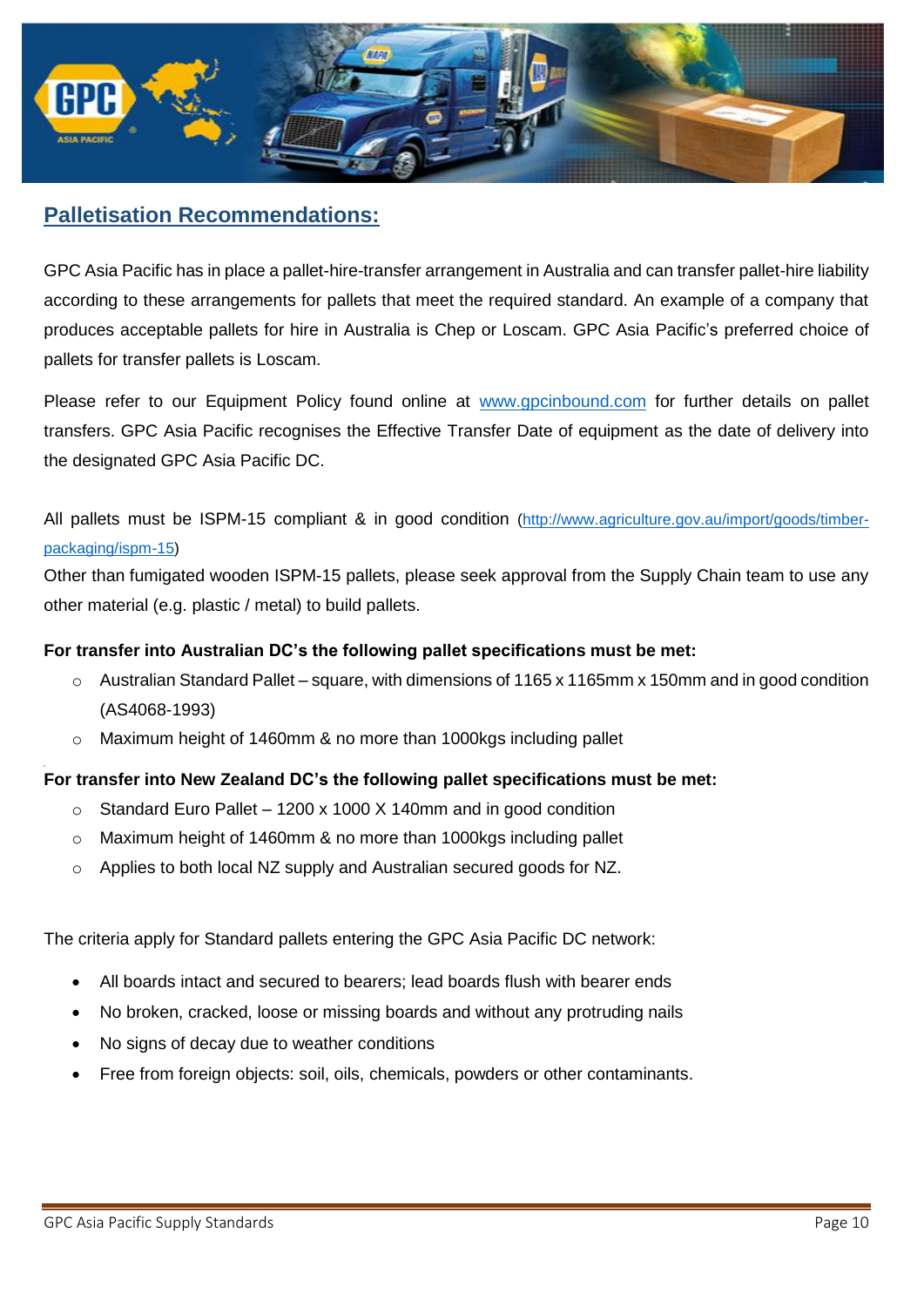

#### **Stretch-wrap:**

GPC Asia Pacific does not stipulate that every inbound pallet be stretch-wrapped (the requirement is instead that every inbound pallet must be made safe, stable and secure), but where pallets are being wrapped, this must be done in a safe, compliant and consistent manner.

GPC Asia Pacific permits standard, **clear** stretch-film wrap for most applications.

Please note that it is **not** permissible to use **black or opaque film to wrap pallets**, as this prevents visual identification of the product, scanning of the trade unit GTIN barcodes, and verification of supplied quantities and packaging quality.

It is also not permissible to use other materials to wrap pallets

Please ensure that all pallet wrapping:

- is firmly secured: no loose, unsecured wrap or trailing wrap "tails"
- is applied in a sufficient number of passes to hold all trade units within the pallet and help to prevent lateral movement, load shift or collapse
- anchors the product to the top 30-50% of the timber pallet
- is at the correct tension to maintain stability without damaging product
- is applied to the pallet before pallets are labelled (to ensure SSCC labels are not obscured)

Where strapping is required, please ensure that it is rated appropriately and applied in the correct consistency to allow the product to travel safely and intact through the supply chain without causing excessive compression and crushing to the product or cartons.

#### **Stacking Product on Pallet:**

Pallet configuration (how boxes are stacked on the pallet) should optimise pallet space and as a result, improve supply chain efficiencies by maximising the number of cartons held on a pallet; hence less pallet storage space would be required and transport costs reduced.

It is imperative that no product overhangs the pallet.

Ideally, the optimum pallet-stacking configuration should be printed on the top of the carton. Each layer should face the opposite direction to the one before to provide extra stability. An unsteady pallet of stock can pose a huge safety risk to anyone handling it, and restacking costs for unsafe pallets will be recovered from the Supplier.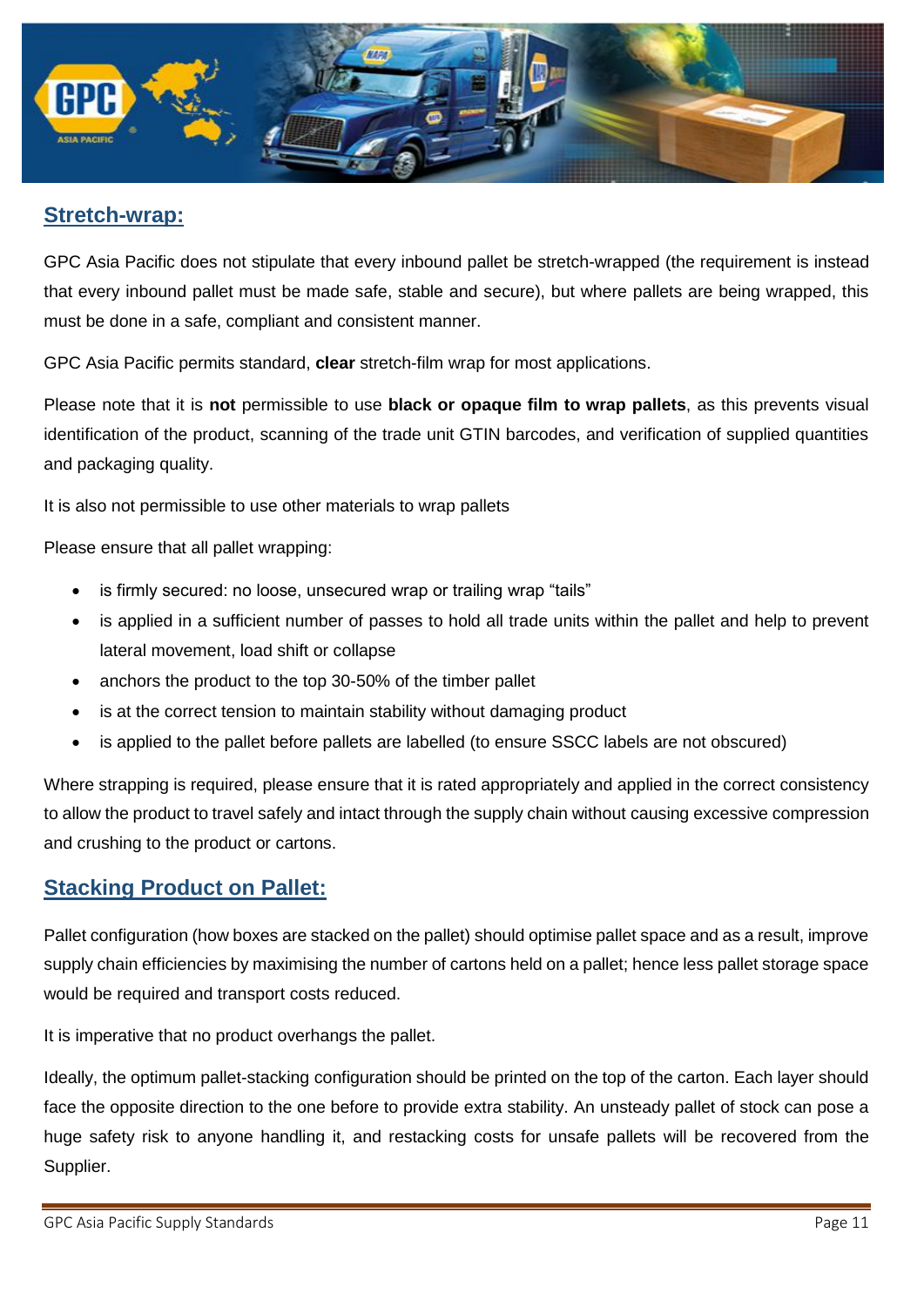

Where practicable, Product Codes or Barcodes should be clearly visible and face the exterior of the pallet.

#### *Figure 1: Multi-directional pallet stacking*



# **LABELLING Mandatory Retail Labelling:**

In addition to the barcode, GPC Asia Pacific requires on every product your company's **product number** (part no.) and **description** (and warning labels if applicable).

If you supply the same part number to more than one company within the group and if the physical and packaging attributes are different then two unique part numbers should be assigned to the products and the same part no must not be assigned to the product.

The part number should be the same as the one that is displayed or printed on the outer or inner and the same as the one that GPC Asia Pacific use to order the stock from you. The description should be detailed and include any variant in the product such as colour, shape or size.

For example, if you supply generic items like shifters and they are in a set, additional information is required in addition to the basic description such as "Shifter Set". Additional information must include the sizes, the quantity of Shifters in the set, and even include extra information that describes the product in more detail, such as the composition of the shifters and any additional products attributes if there is more than one set of shifters.

If the retail unit has a gross weight over 10 kg, or is greater than 0.125 in volume, then warning labels must be included in the packaging design. The product manufacture dates, expiry dates and batch numbers are to be clearly indicated on a label that needs to be affixed to each trade item.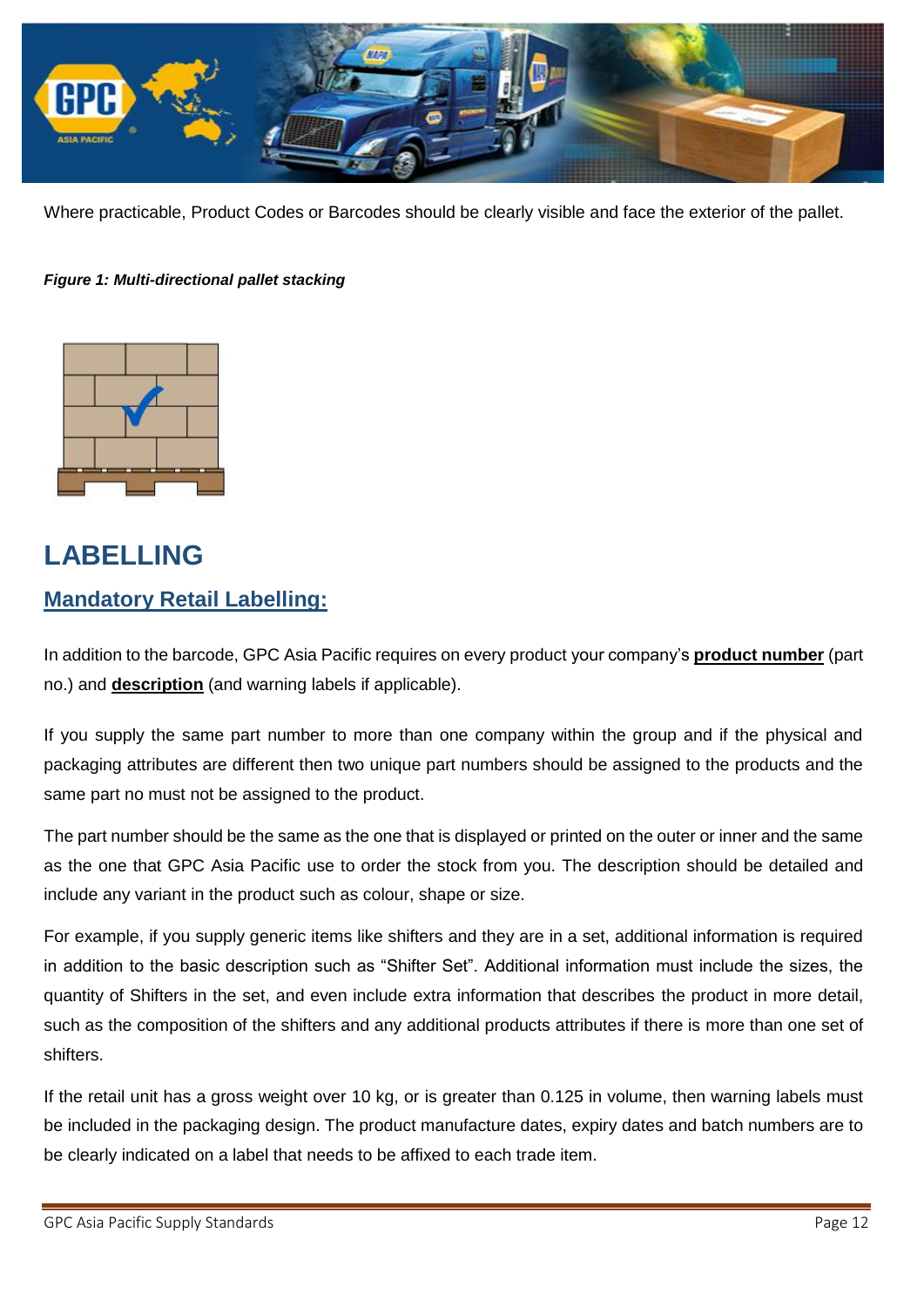

#### **Outer Carton Markings (applicable to both Domestic & Overseas suppliers):**

Each Outer Carton must include the following carton mark labels either printed directly onto the box or A4 labels and where possible, exposed to the outside of the pallet.

(A5 labels will be permitted only when carton is smaller than 400mm high)



| CARTON NO:                    | $\bullet$ of $\bullet$                                                                                                                                                                                                                                                                                                                                                                                               |
|-------------------------------|----------------------------------------------------------------------------------------------------------------------------------------------------------------------------------------------------------------------------------------------------------------------------------------------------------------------------------------------------------------------------------------------------------------------|
| <b>CARTON DIMENIONS</b>       | $x = x$ $x = x$                                                                                                                                                                                                                                                                                                                                                                                                      |
| <b>GROSS WEIGHT:</b>          | $\frac{1}{\sqrt{1-\frac{1}{2}}\sqrt{1-\frac{1}{2}}\sqrt{1-\frac{1}{2}}\sqrt{1-\frac{1}{2}}\sqrt{1-\frac{1}{2}}\sqrt{1-\frac{1}{2}}\sqrt{1-\frac{1}{2}}\sqrt{1-\frac{1}{2}}\sqrt{1-\frac{1}{2}}\sqrt{1-\frac{1}{2}}\sqrt{1-\frac{1}{2}}\sqrt{1-\frac{1}{2}}\sqrt{1-\frac{1}{2}}\sqrt{1-\frac{1}{2}}\sqrt{1-\frac{1}{2}}\sqrt{1-\frac{1}{2}}\sqrt{1-\frac{1}{2}}\sqrt{1-\frac{1}{2}}\sqrt{1-\frac{1}{2}}\sqrt{1-\frac$ |
| <b>TOTAL QUANTITY:</b>        | _______ units                                                                                                                                                                                                                                                                                                                                                                                                        |
| <b>TOTAL INNER CTNS:</b>      | <b>Example 1</b>                                                                                                                                                                                                                                                                                                                                                                                                     |
| DESCRIPTION: WORKPLAMP 12 LED |                                                                                                                                                                                                                                                                                                                                                                                                                      |
| SUPPLIFR P/N:                 | 29-MRXP1260                                                                                                                                                                                                                                                                                                                                                                                                          |
| GPC P/N:                      | A0097495                                                                                                                                                                                                                                                                                                                                                                                                             |
| PO:                           | 840258565896                                                                                                                                                                                                                                                                                                                                                                                                         |
| WAREHOUSE:                    | BRISBANE, QLD, AUSTRALIA                                                                                                                                                                                                                                                                                                                                                                                             |
| CONSIGNEE:                    | <b>GPC ASIA PACIFIC</b>                                                                                                                                                                                                                                                                                                                                                                                              |
| SUPPLIER:                     | XXXXXXXXXXXXXXXX                                                                                                                                                                                                                                                                                                                                                                                                     |

#### **Additional Retail Labelling:**

Other labelling requirements are any regulatory requirements. This may include, but not limited to, Dangerous Goods diamonds stating the relevant UN IMDG number and directions or medical and environmental advice.

All products supplied to GPC Asia Pacific must comply with all relevant Commonwealth and State legislation including the relevant product safety and information standards. To find out about product safety and information standards refer to the appropriate Australian State and Commonwealth government departments. It must be emphasized that any "claim" on the product is to be supported by the appropriate facts.

All products supplied for distribution in New Zealand must comply with all relevant New Zealand legislation including the relevant product safety and information standards. To find out about product safety and information standards refer to the appropriate government departments.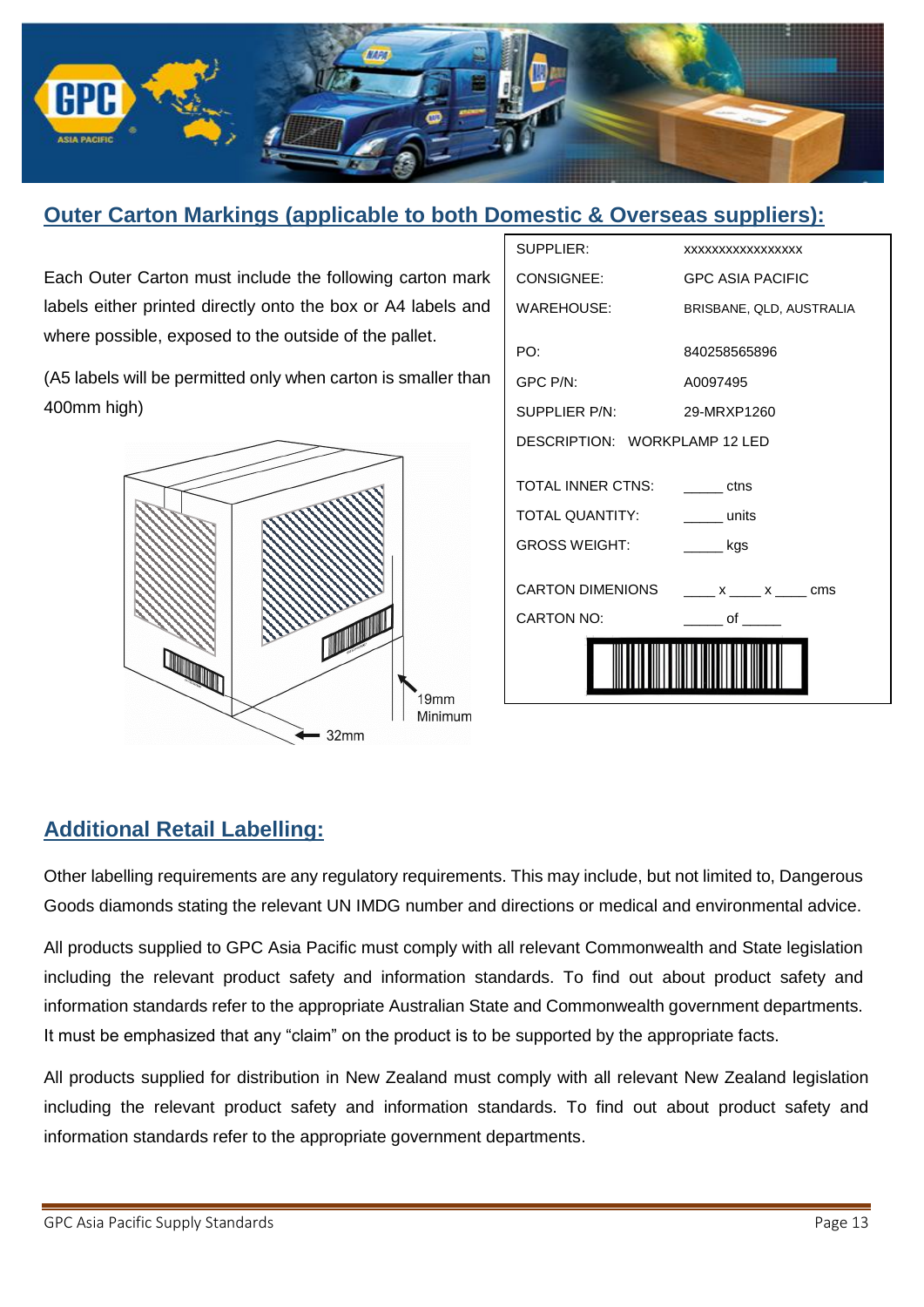

#### **Non Retail Unit Labelling:**

Human readable (as opposed to machine readable e.g. barcodes) information on trade units must be in English.

The following requirements must be printed (not handwritten) on at least two adjacent sides of every level of trade item packaging:

- Product description (includes product, variant & size as printed on the retail unit)
- Supplier part number (as printed on the retail unit)
- GPC Asia Pacific part number (if provided)
- Dates of expiry or best before (if applicable)
- Supplier details and/or Brand name
- Quantity of retail units within. (This is to be done at each level of packaging)
- Total gross weight of the trade item
- Warning and advisory symbols or labels if applicable
- Hazardous labelling if applicable
- Any ambient product holding temperature

In addition, the following is a value-add to be printed on the non-retail unit:

- The optimum pallet stacking configuration on the top of the trade item (outer only, if applicable)
- Recycling logo (if applicable) to assist with disposal

#### **Warning Labels:**

Warning labels must be placed on as many sides as practical (at least two adjacent) of the package, preferably with one of the labels positioned within 10cm of the gross weight information, so team members can assess the risk of moving the load. Ideally, they should also be placed close to the barcode however must not interrupt the quiet zone of the barcode itself.

The size of warning labels should always be larger than a standard business card and aim to be as large as practical. Warning labels should be located in a clear position on the package which:

- Does not bend the labels over the edges of the package.
- Does not place the labels over seams, closures or sealing tape.
- Does not cover over the barcodes or other labelling.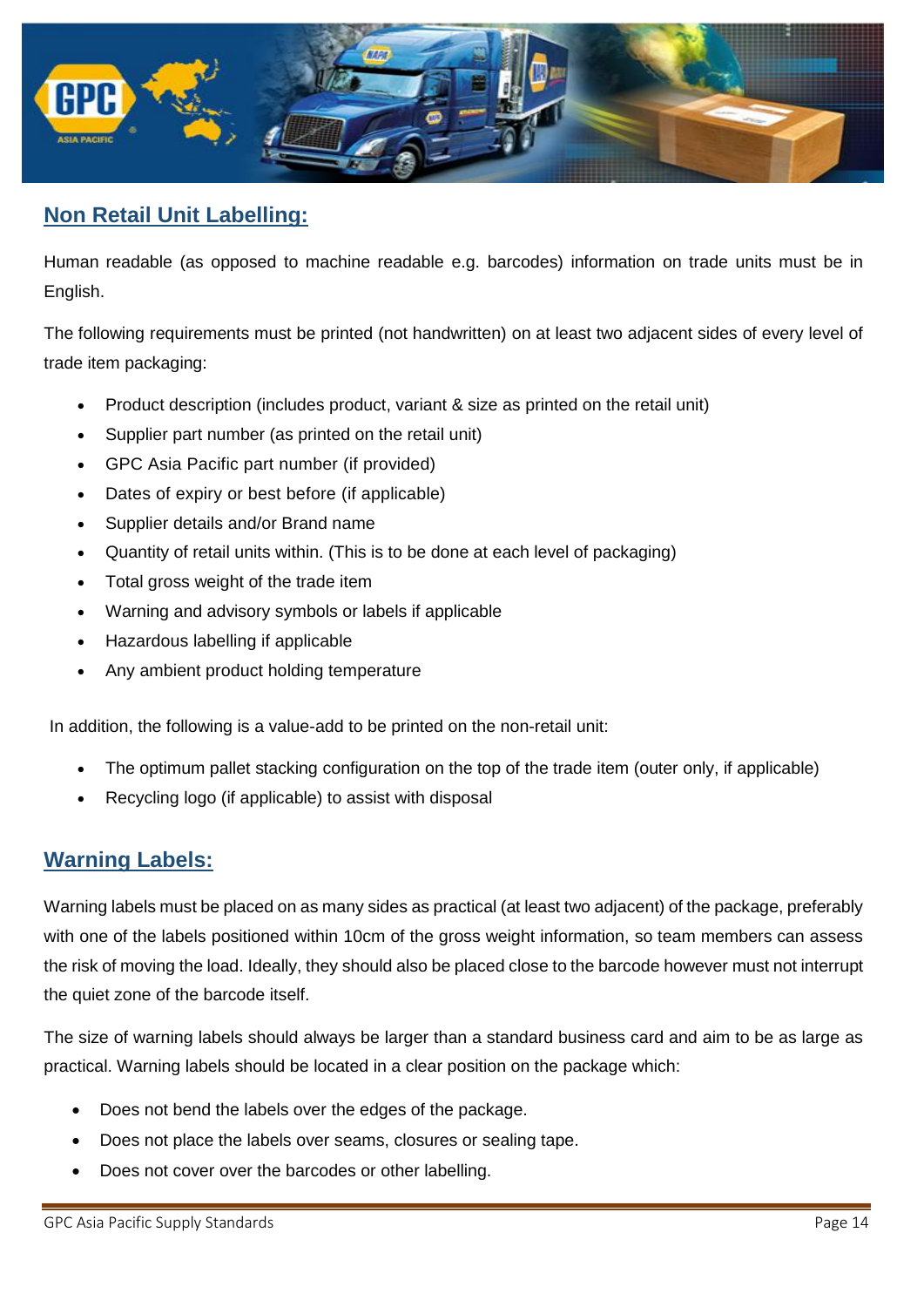

The label can be a black and white sticker or incorporated into the packaging design as a preprint. If black text does not provide a contrast to the package, an alternative colour must be used. GPC Asia Pacific Group prefers fluorescent colours to be used wherever possible.

#### **Bulky/Heavy Items:**

Manual handling of heavy and bulky merchandise has been identified as a high-risk activity in the industry. To reduce this risk these guidelines apply for managing heavy & bulky products that arrive into a GPC Asia Pacific DC.

Definitions:

- **Heavy** products are individual items weighing 10kgs or more
- **Bulky** products are greater in size than 0.125 cubic metres or 125 litres (approximating measurements of 0.5m x 0.5m x 0.5m).

The size and weight icons will use the design elements outlined in Table 1.

Bulky Icon will apply to items measuring 0.125 cubic metres or greater in size and weighing less than 16kgs.

Where products are bulky but weigh 16kgs or more, the appropriate Heavy Weight Icons are used in place of the Bulky icon.

*Note: If you have a Very Heavy product, consider multiple packages.*

No outer carton should weigh above 35kgs to comply with OH&S in AU / NZ without prior approval from the Supply Chain team.

#### **Table 1: Heavy item marking**

| <b>Applies To</b>                                            | <b>Description of Requirement</b>                                                                                                                                               | <b>Icon Example and Wording</b>                                   |                                      |
|--------------------------------------------------------------|---------------------------------------------------------------------------------------------------------------------------------------------------------------------------------|-------------------------------------------------------------------|--------------------------------------|
| <b>Bulky - Greater than</b><br>0.125m3 and less than<br>16Kg | A label (including icon) must be displayed on 2<br>adjacent sides. Where handles are provided,<br>include 'THIS WAY UP' indicators to assist<br>effective handling of the item. | <b>WARNING: BULKY</b><br>Consider mechanical aids or team<br>lift | <b>BULKY</b><br>$125m3$ and $<$ 16kg |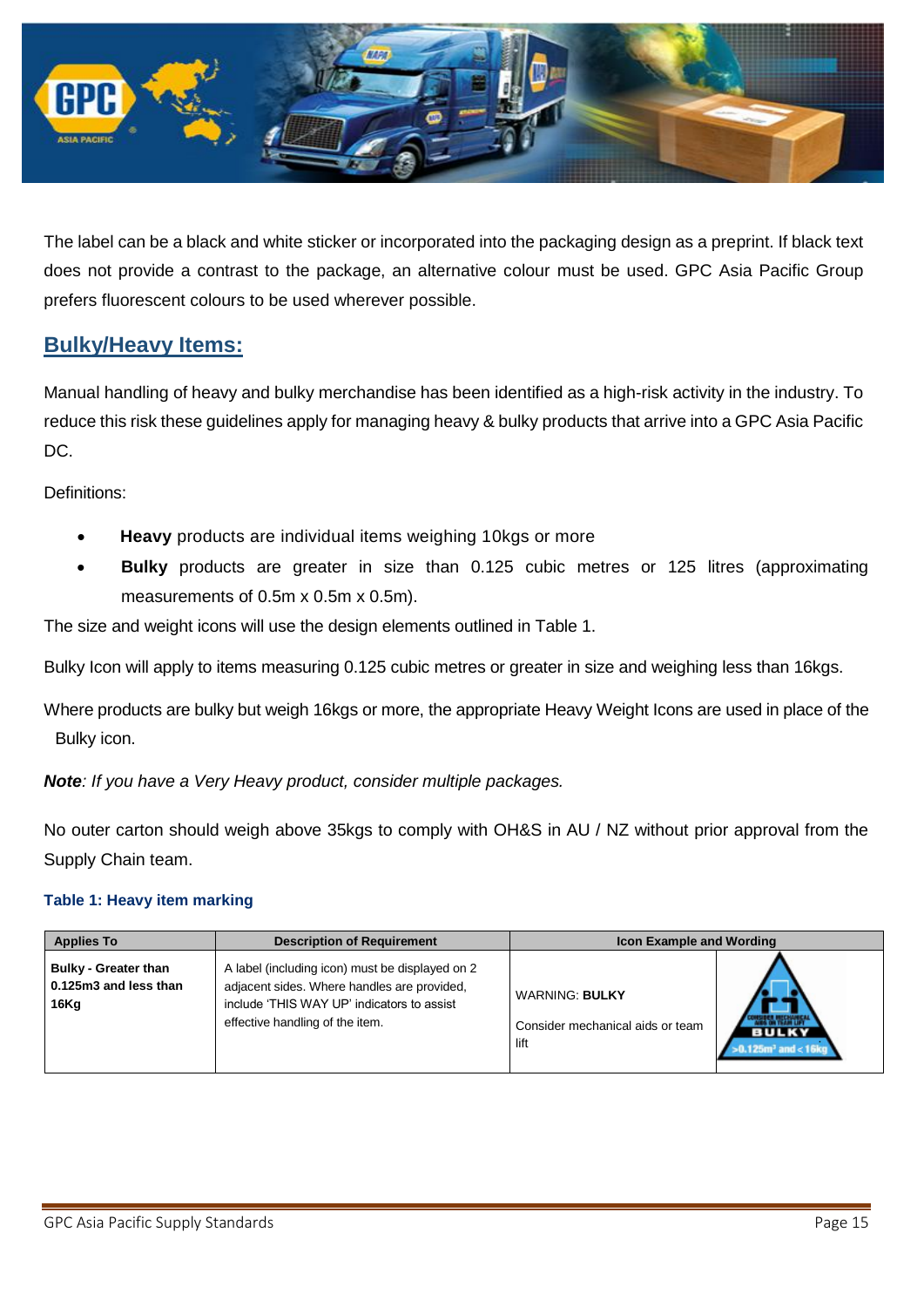

| 16 Kg $> = 10$ Kg | Heavy                                                                                                                                                                 | Warning: HEAVY<br>Use proper techniques                                          | HEAVY<br>10 - 16kg              |
|-------------------|-----------------------------------------------------------------------------------------------------------------------------------------------------------------------|----------------------------------------------------------------------------------|---------------------------------|
| 55Kg >=17kg       | A label (including icon) must be displayed on 2<br>adjacent sides of the product/packaging. Includes<br>when item is in supply chain and/or<br>merchandised in store. | WARNING: VERY HEAVY 55Kg<br>$>=17Kg$<br>Consider mechanical aids or team<br>lift | 17 - 55kg                       |
| $> 55$ Kg         | A label (including icon) must be displayed on 2<br>adjacent sides of the product/packaging. Includes<br>when item is in supply chain and/or<br>merchandised in store. | <b>WARNING: EXTREMELY</b><br>$HEAVY > 55$ Kg<br>Use mechanical lift              | <b>EXTREMELY HEAVY</b><br>>55kg |

# **NEW PRODUCTS & SUPERSESSIONS**

#### **New Product Introduction Process:**

A new product is any part or item with a new product code and includes supersessions.

All products that are new to the GPC Asia Pacific must be segregated and have a label on the pallet stating 'NEW LINE" for the first delivery into each DC. This will then flag standard compliance checking processes and procedures.

All products that will be ranged and that require a representative sample, need to be sent in the packaging that the product will be supplied to, to the GPC Asia Pacific Group and must contain all relevant barcodes at all levels starting from the lowest level which is the consumer Point-of-Sale and then the inners and outers.

A sample of the carton that the stock will be packed in must also be included. If an actual sample cannot be supplied, then photos or artwork of the product and the cartons with the appropriate GTIN in a scannable format may suffice.

All product barcodes and trade unit barcodes require a barcode verification report from GS1. The actual product (just packaging if the barcode is not attached to the product) and the trade unit sample will need to be provided to GS1 in order to obtain this.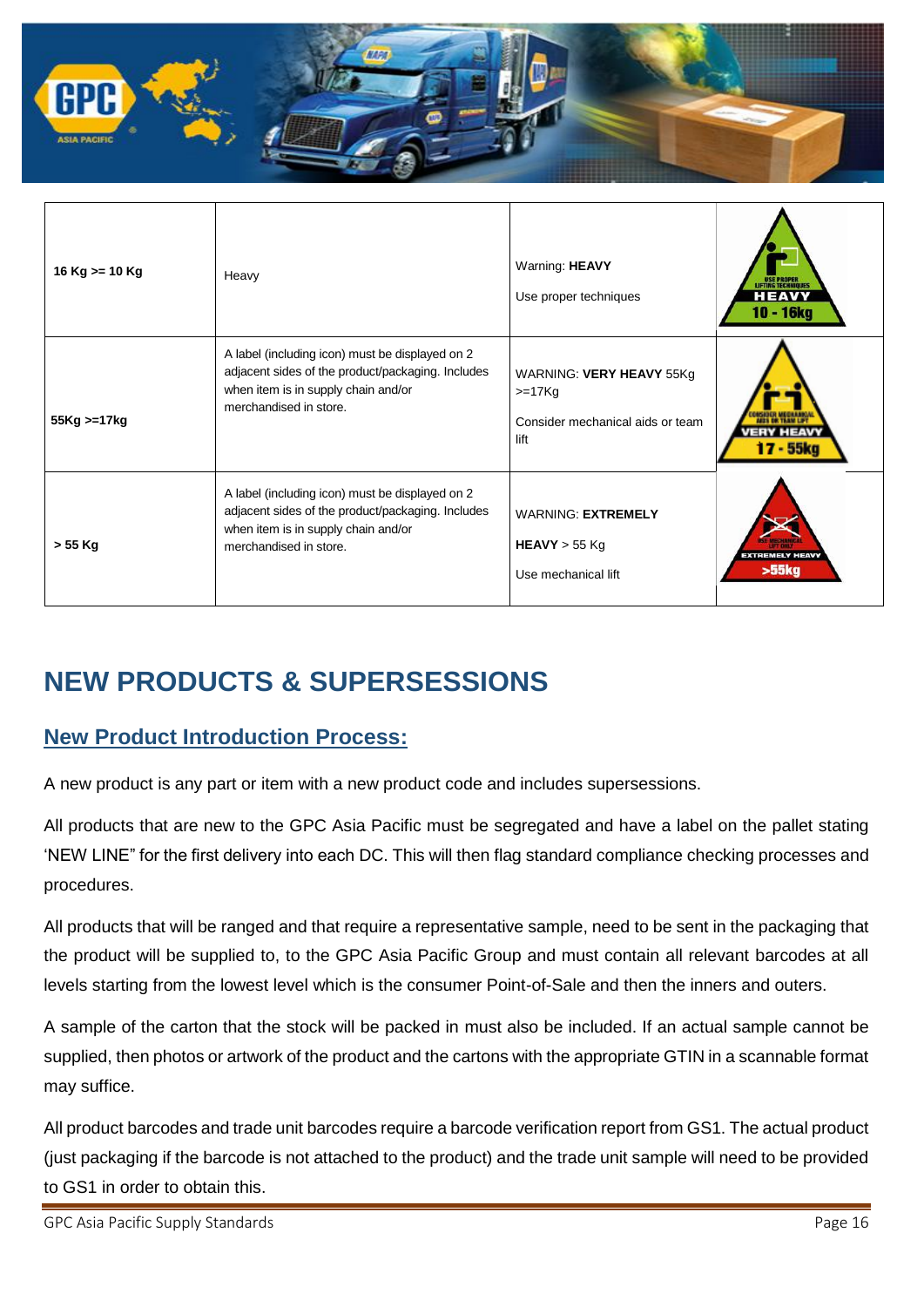

#### **Product Master Data:**

All products supplied to GPC Asia Pacific require specific data to be able to order, store, pick, transport, merchandise, & sell product. The following information required by GPC Asia Pacific is mandatory and includes the following but is not limited to:

- GTIN (Barcode numbers) for each level of packaging
- Product Description and Supplier Part number. These can be part of the Human Readable Interpretation provided in addition to the printed barcode to identify the product
- Quantity of retail units in each level of packaging
- Cubic dimensions (**Length**, **Width** and **Height**) and the **Weight** of each level of packaging (retail unit, inner, outer, layer and pallet). Please measure these as accurately as you can, so that they reflect the actual physical dimensions of the cartons and state the unit they have been measured in, for example centimetres.
- The minimum quantity that can be ordered and any rounding to lower or higher quantities
- Pricing by Global Location Number, trading terms, rebates, etc.
- If the products being supplied to GPC Asia Pacific are Dangerous Goods or if they are Hazardous substances, they will require a Safety Data Sheet (SDS). The SDS needs to be supplied to GPC Asia Pacific along with the Australian Centre for Occupational Health and Safety (ACOHS). A number is issued by the Australian Centre for Occupational Health and Safety once the SDS is loaded on their website. Email the electronic copy to: [reviewmsds@acohs.com.au.](mailto:reviewmsds@acohs.com.au)

*Note: When filling in the form provided by GPC Asia Pacific, if no Inner exists, package data is put against the Outer only. If no Outer exists, package data is put against the pallet only.*

The data and the samples are required by GPC Asia Pacific before the first order is placed this will ensure that all the relevant Master Product data issues are verified and validated in the Product Master Data management system. Products cannot be received into GPC Asia Pacific DCs before the data is loaded into GPC Asia Pacific Master Product Data management systems.

Most of the data will be included in the New Line spreadsheet that the Category Manager will provide you with, but you may need to supply supplementary spreadsheets or word documents for documents such as the SDS and the artwork or photos of the packaging.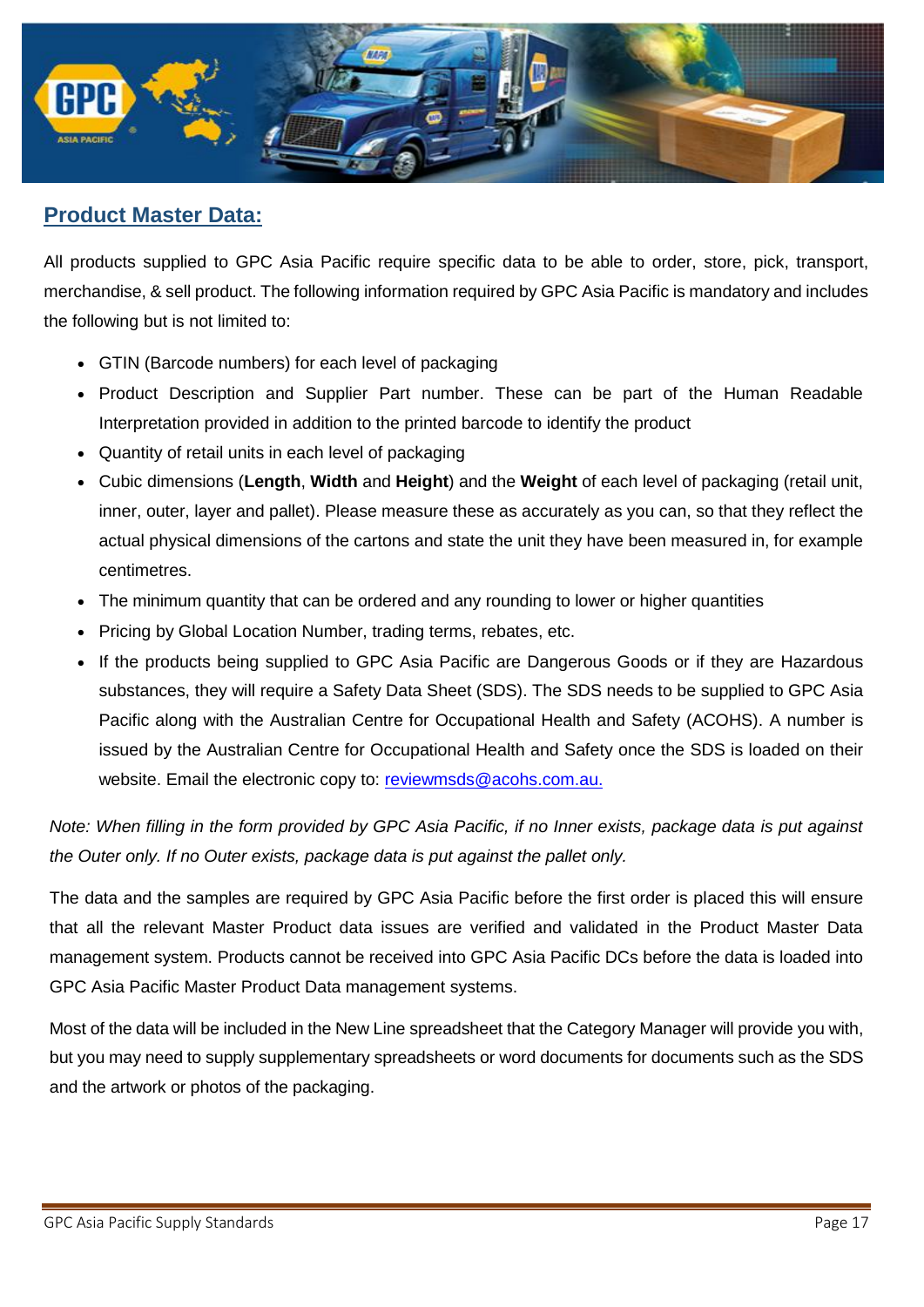

# **BARCODES**

#### **Barcodes:**

Please see below instructions detailing the exact GS1 [\(www.gs1.org\)](http://www.gs1.org/) requirements for all packaging barcodes & carton markings. If you require any more information, please feel free to contact one of the Supply Chain team here at GPC.

- Each retail item must have at least 1 GTIN-13 (EAN-13 Barcode) attached to it.
	- **Minimum 80% Maximum 200% magnification accepted**
	- 100% Magnification is (37.29mm x 25.93mm)





**9 31199 8756994**

- Each Inner Carton must have a GTIN-14 Barcode attached to it
	- Minimum 50% magnification (minimum height is 32mm)
	- 100% Magnification is highly recommended if carton dimensions allow.
	- Minimum 2 barcodes per carton on different sides.





- Each Outer Carton must also have a GTIN-14 Barcode. (This is different GTIN-14 to the inner carton)
	- Minimum 2 barcodes per carton on different sides.
	- Either use the bottom of the carton label (see below), or separate barcode label.

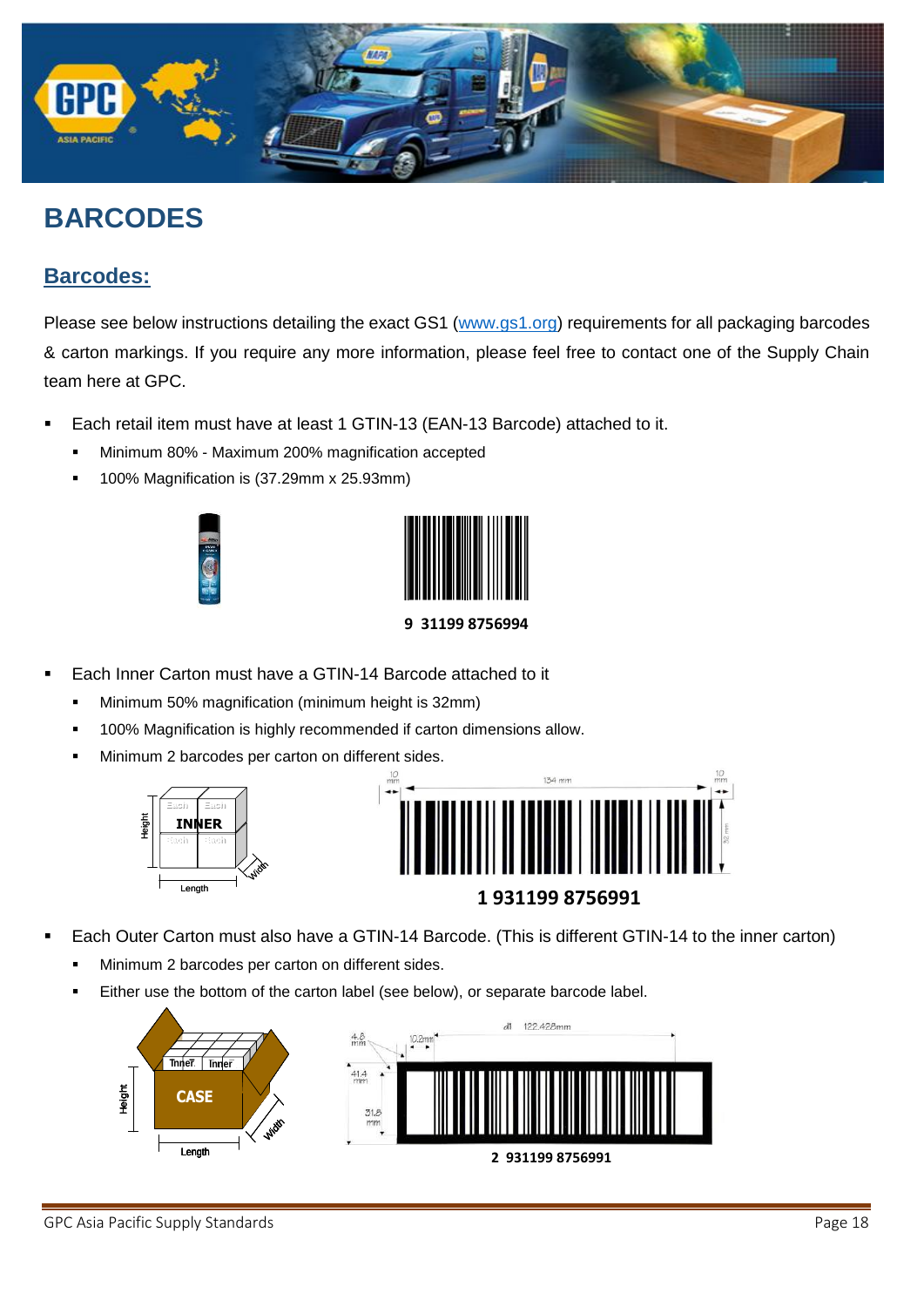

#### **Barcode Requests:**

- Suppliers that provide EAN's & GTIN's. Please ensure these are provided to the Supply Chain team before the next order. If you change any dimensions or weights, please let us know in writing.
- Suppliers that use GPC's EAN's & GTIN's (by prior agreement only). Please email the Supply Chain team with inner & outer carton dimensions for each part number & we will provide these by return. Do not dispatch any orders without confirmation of barcodes.

#### **Appendices:**

- 1) Packing Checklist for your records
- 2) Carton Markings Template for all Outer / Shipping Cartons.
- 3) Acceptance of GPC Asia Pacific's Supply Standards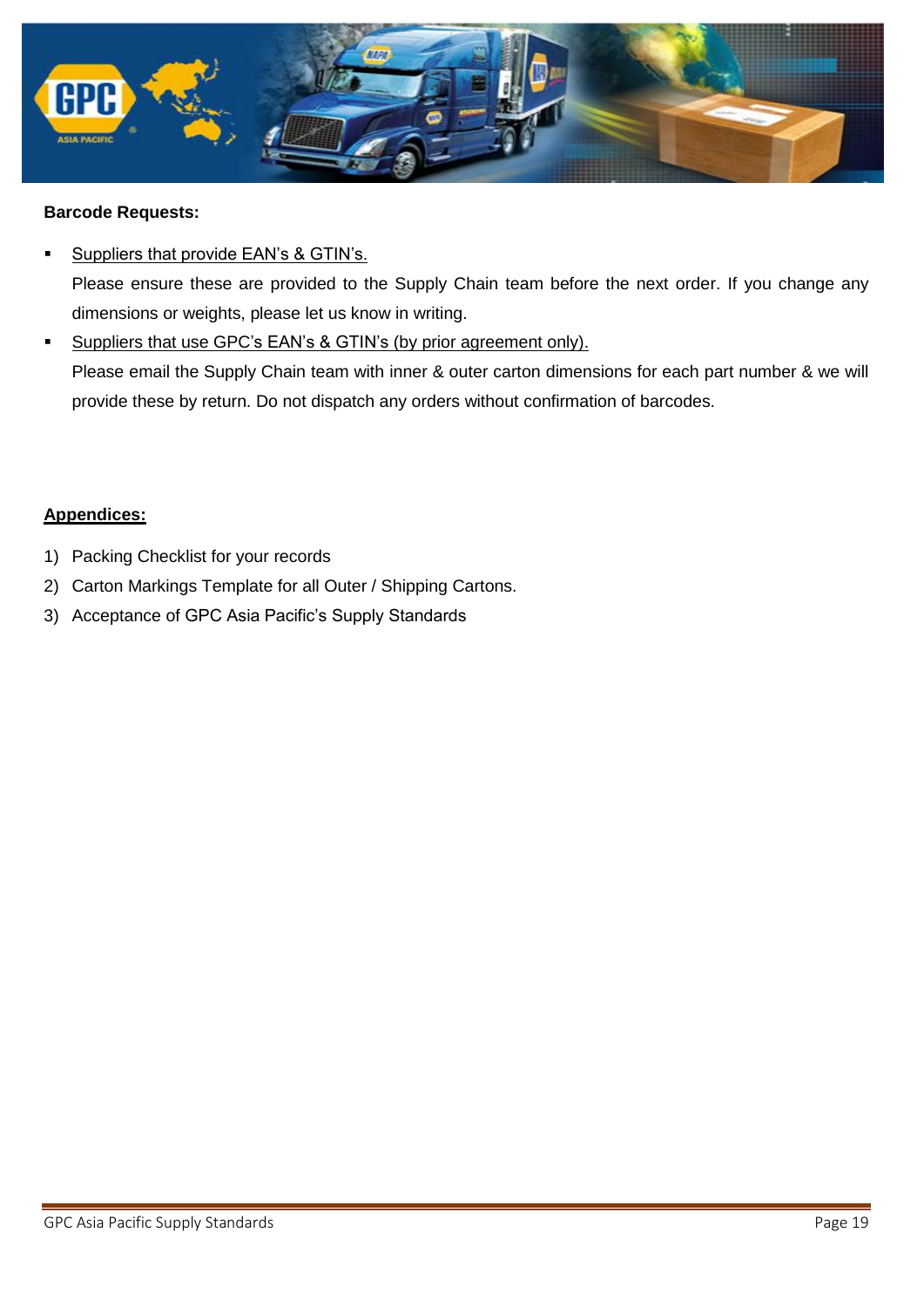

# **Packing Checklist:**

| <b>Packing Checklist</b>                                                     |  |
|------------------------------------------------------------------------------|--|
| All products are the same SKU                                                |  |
| All retail items are barcoded (EAN-13 spec)                                  |  |
|                                                                              |  |
| All inner cartons are filled to maximum capacity                             |  |
| All inner cartons are barcoded (GTIN-14 spec)                                |  |
|                                                                              |  |
| All outer cartons are filled to maximum capacity                             |  |
| No outer carton is more than 35kgs Gross Weight (unless approved by GPC)     |  |
| Are all outer cartons barcoded (GTIN-14 spec).                               |  |
| Each outer carton has at least 2 Carton Mark Labels                          |  |
|                                                                              |  |
| Pallet meets either Australian or New Zealand specifications (as applicable) |  |
| All outer carton labels are visible from pallet edge                         |  |
| Pallet is under 1.46m high from floor                                        |  |
| Pallet weighs under 1,000 kgs including pallet                               |  |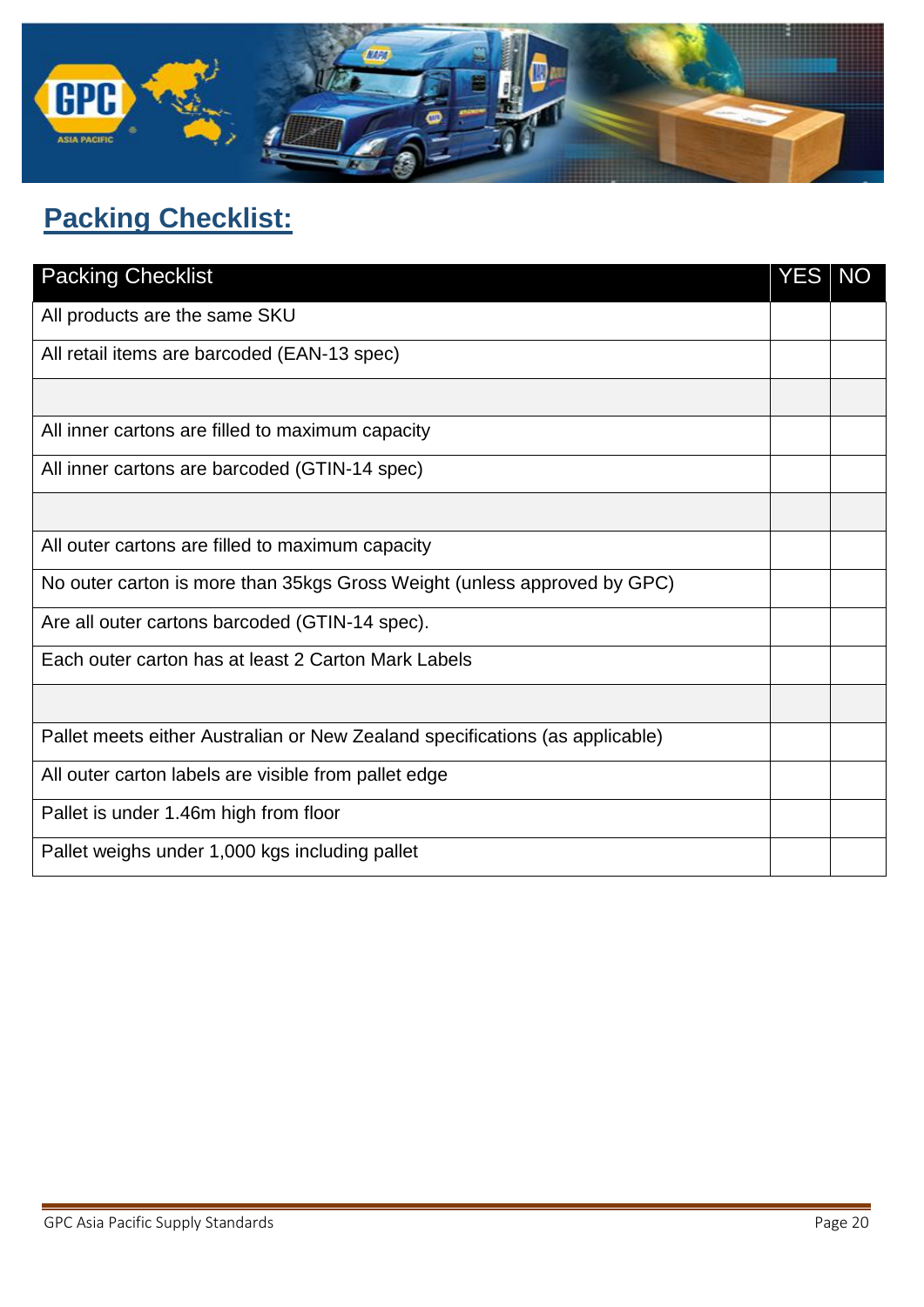

# **Sample Label:**

| <b>SUPPLIER:</b><br><b>CONSIGNEE:</b> | XXXXXXXXXXXXXXXXXX<br><b>GPC ASIA PACIFIC</b> |
|---------------------------------------|-----------------------------------------------|
| <b>WAREHOUSE:</b>                     | BRISBANE, QLD, AUSTRALIA                      |
|                                       |                                               |
| PO:                                   | 840258565896                                  |
| <b>GPC P/N:</b>                       | A0097456                                      |
| <b>SUPPLIER P/N:</b>                  | 28-MNOP1234                                   |
| <b>DESCRIPTION:</b>                   | <b>WORKPLAMP 12 LED</b>                       |
|                                       |                                               |
| <b>TTL INNER CTNS:</b>                | 8 Ctns                                        |
| <b>TTL UNITS:</b>                     | 24 Units                                      |
| <b>GROSS WEIGHT:</b>                  | 12.5 Kgs                                      |
|                                       |                                               |
| <b>CARTON DIMS:</b>                   | 60 x 40 x 30 cms                              |
| <b>CARTON NO:</b>                     | 1 of $2$                                      |
|                                       |                                               |